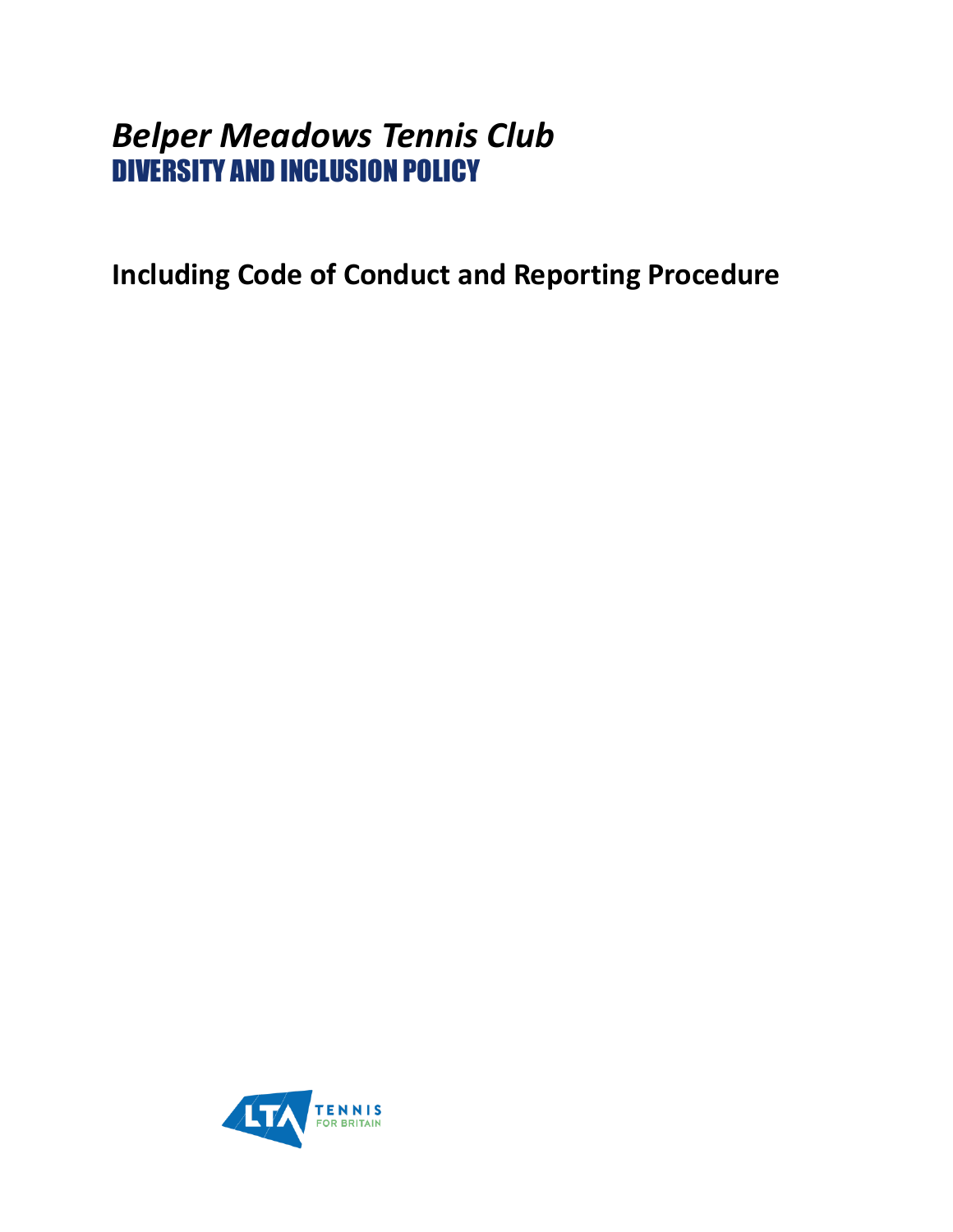# **Concern Reporting Procedure**

Anyone who has concerns that they or someone else is being discriminated against or has been a victim of discriminatory language or behaviour should:

| <b>Respond</b> | Listen carefully to what the person is telling you. Do not interrupt; keep questions to<br>a minimum; do not promise to keep the information secret                                                                                                               |                                                                                                                                                                                                                                                                                                                                                                                                                                                                                                       |
|----------------|-------------------------------------------------------------------------------------------------------------------------------------------------------------------------------------------------------------------------------------------------------------------|-------------------------------------------------------------------------------------------------------------------------------------------------------------------------------------------------------------------------------------------------------------------------------------------------------------------------------------------------------------------------------------------------------------------------------------------------------------------------------------------------------|
| <b>Refer</b>   | Is someone in immediate danger?<br><b>YES</b><br>Call the police (999)                                                                                                                                                                                            | <b>NO</b><br>Talk to the club's Welfare Officer in<br>confidence Stephanie Hardwick (07855                                                                                                                                                                                                                                                                                                                                                                                                            |
|                | <b>THEN</b>                                                                                                                                                                                                                                                       | 767494 and sjhardwick1@gmail.com); Talk to<br>the LTA Safe and Inclusive Tennis Team * (020<br>8487 7000) as soon as possible [Mon-Fri, 9am-<br>5pm]. If the Safe and Inclusive Tennis Team is<br>unavailable and you want advice before the<br>next working day, call the NSPCC (0808 800<br>5000) or Parent Line Scotland (0800 028 2233)<br>if your concerns is about a child.<br>If your concern us about an adult ask them for<br>details of your Local Authority Adult Social<br>Care Services. |
|                |                                                                                                                                                                                                                                                                   | Hate crime can alternatively be reported<br>through True Vision at www.report-it.org.uk                                                                                                                                                                                                                                                                                                                                                                                                               |
|                |                                                                                                                                                                                                                                                                   |                                                                                                                                                                                                                                                                                                                                                                                                                                                                                                       |
| <b>Record</b>  | Write an objective account of your concerns immediately using the Reporting a<br>Concern Form found in our website safeguarding page. Send it to the LTA Safe and<br>Inclusive Tennis Team within 48 hours of the concern/disclosure<br>(safeguarding@Ita.org.uk) |                                                                                                                                                                                                                                                                                                                                                                                                                                                                                                       |
|                | Handling a concern/disclosure can be emotionally difficult. If you would like to talk to<br>someone after making a concern/disclosure, contact the LTA Safe and Inclusive<br>Tennis Team by phone 020 8487 7000 or email safeguarding@Ita.org.uk                  |                                                                                                                                                                                                                                                                                                                                                                                                                                                                                                       |

Tennis Wales Safeguarding Lead (029 2046 3335) Tennis Scotland Safeguarding Lead (0131 444 4154).

(See appendix C for more details on what to do if a disclosure from a child or adult at risk is made to you)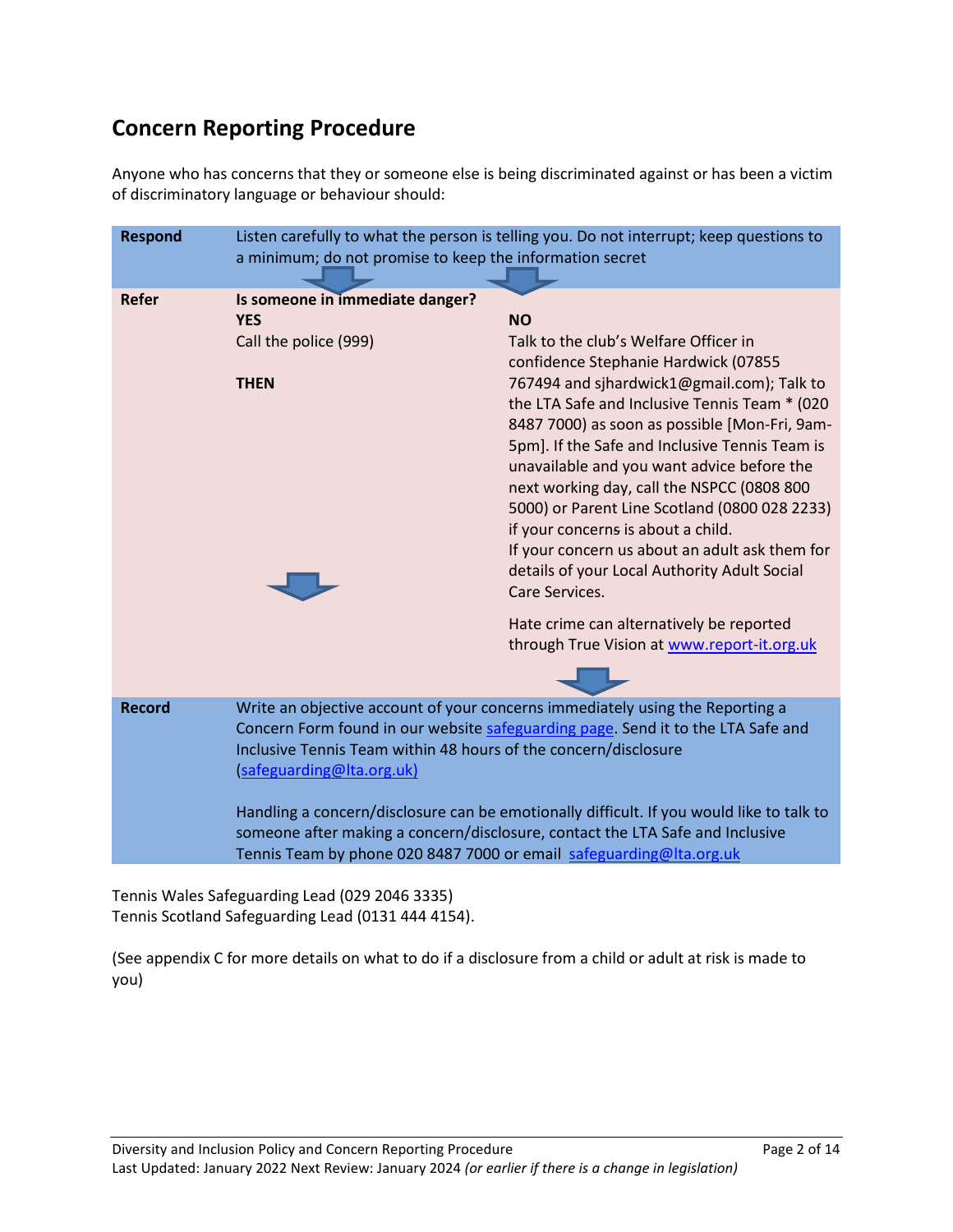#### **Diversity and Inclusion in Belper Meadows Tennis Club**

This Policy sets out our commitment and includes our Safe and Inclusive Standards, Code of Conduct (page 8) and Reporting Procedure (page 2) and it supports our overall aims for diversity and inclusion that are to ensure that:

- Tennis is diverse and inclusive
- Diversity and inclusion are embedded in our club's culture and our behaviours
- We create a culture where inclusive leadership thrives
- We take a proactive approach using positive action to ensure that communities and individuals are valued and able to achieve their full potential.

To achieve these aims we believe that everyone involved in Tennis has a vital role to play in promoting diversity and inclusion and we ask everyone to become Safe and Inclusive Tennis Champions – proactively promoting Safe and Inclusive tennis and taking action against all forms of discrimination.

We are proud to have a Diversity and Inclusion Policy that demonstrates our commitment to making tennis diverse and inclusive. The commitment to Diversity and Inclusion is upheld by all - Lawn Tennis Association (LTA), Tennis Scotland, Tennis Wales and the Tennis Foundation.

These commitments are fully supported by the Belper Meadows Tennis Club Committee.

Together we can make a positive difference to people from different backgrounds to participate in Tennis at our club.

Thank you.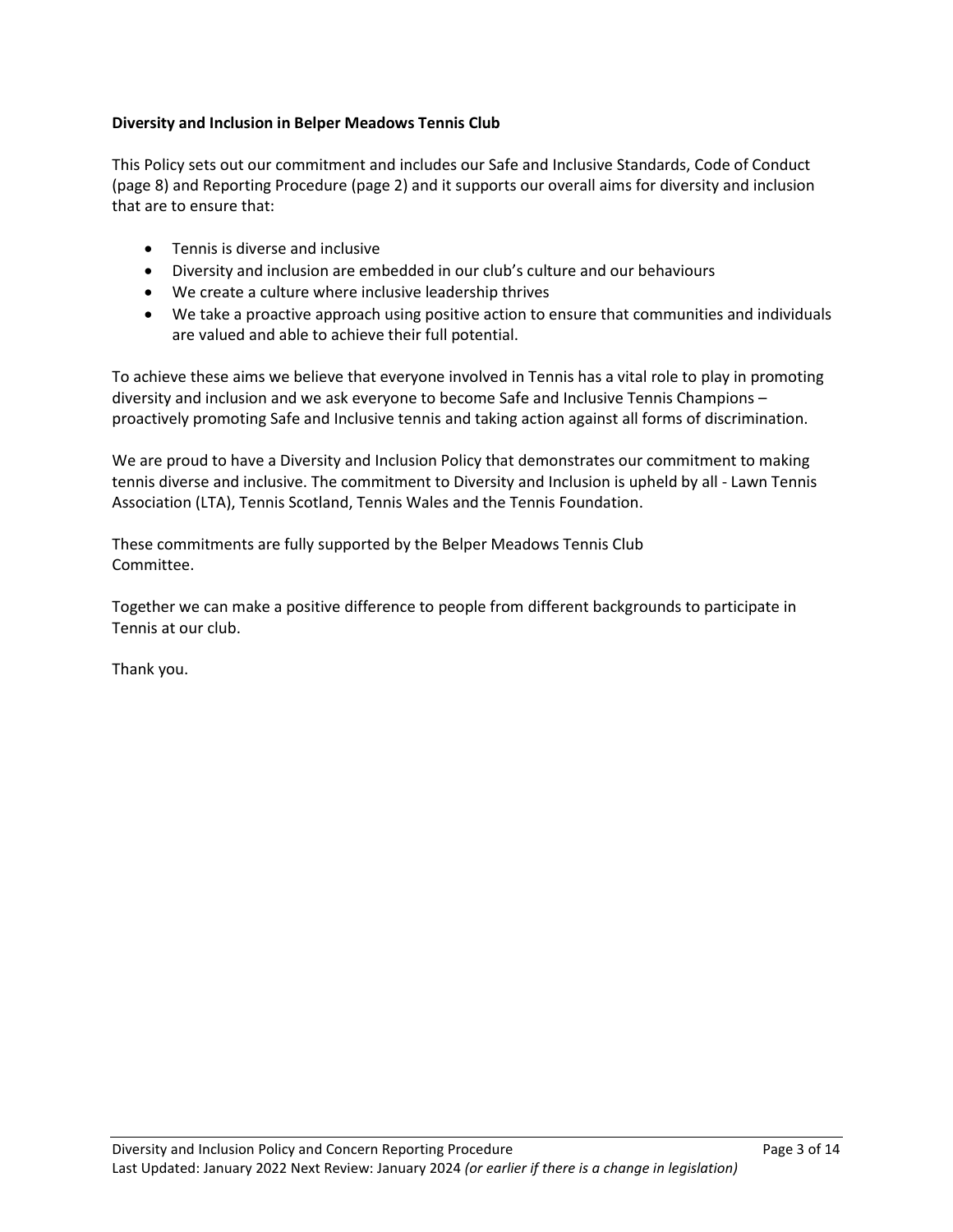#### **Diversity and Inclusion Policy**

#### **1. Policy Statement**

This Diversity and Inclusion Policy, Standards, Code of Conduct and Reporting Procedure are applicable to Belper Meadows Tennis Club and is based on similar policies of:

- The Lawn Tennis Association (LTA)
- Tennis Scotland
- Tennis Wales
- The Tennis Foundation.

As a club we contribute actively to enable more people to play tennis more often, in a manner that it is safe, inclusive, and fair. This applies regardless of a person's age, disability, gender reassignment status, sex, marital or civil partnership status, pregnancy or maternity, race, sex, sexual orientation, religion, race or sexual orientation, socio-economic status or any other background.

We recognise that many concerns and/or disclosures may have both safeguarding and diversity and inclusion elements to them. This policy reflects this through its reporting procedures, which replicate the safeguarding concern reporting procedures.

This Policy strives to minimise risk and support our venue, programmes, events and individuals to deliver and experience a positive tennis experience for everyone. The Reporting Procedures in page 2 outlines how to respond to safeguarding or discrimination concerns/disclosures.

#### **2. Use of Terminology**

We have adopted the following definitions to explain our approach to diversity and inclusion in tennis:

**Discrimination** – treating someone in a less favourable way and causing them harm, because of their age, disability, gender reassignment, marriage or civil partnership, pregnancy or maternity, race, religion or belief, sex or sexual orientation

**Diversity** – acknowledging, celebrating and respecting the differences between groups of people and between individuals. We will work to ensure that people can be assured of an environment in which their rights, dignity and individual worth are respected, and in particular that they are able to enjoy their sport without the threat of intimidation, victimisation, harassment or abuse.

**Harassment** – unwanted conduct related to a relevant protected characteristic, which has the purpose or effect of violating an individual's dignity or creating and intimidating, hostile, degrading, humiliating or offensive environment for that individual or creates an intimidating, hostile, degrading, humiliating or offensive environment. The focus is on the perception of the complainant not the intent of the perpetrator. Employees can complain of behaviour they find offensive even if it is not directed at them.

**Inclusion** – ensuring that tennis is equally accessible to any member of the community so they can be fully involved in whatever capacity they choose; and that they are supported to achieve their potential in any capacity e.g. player, employee, volunteer, coach or official. We will work to ensure that people have a genuine and equal opportunity to participate to the full extent of their own ambitions and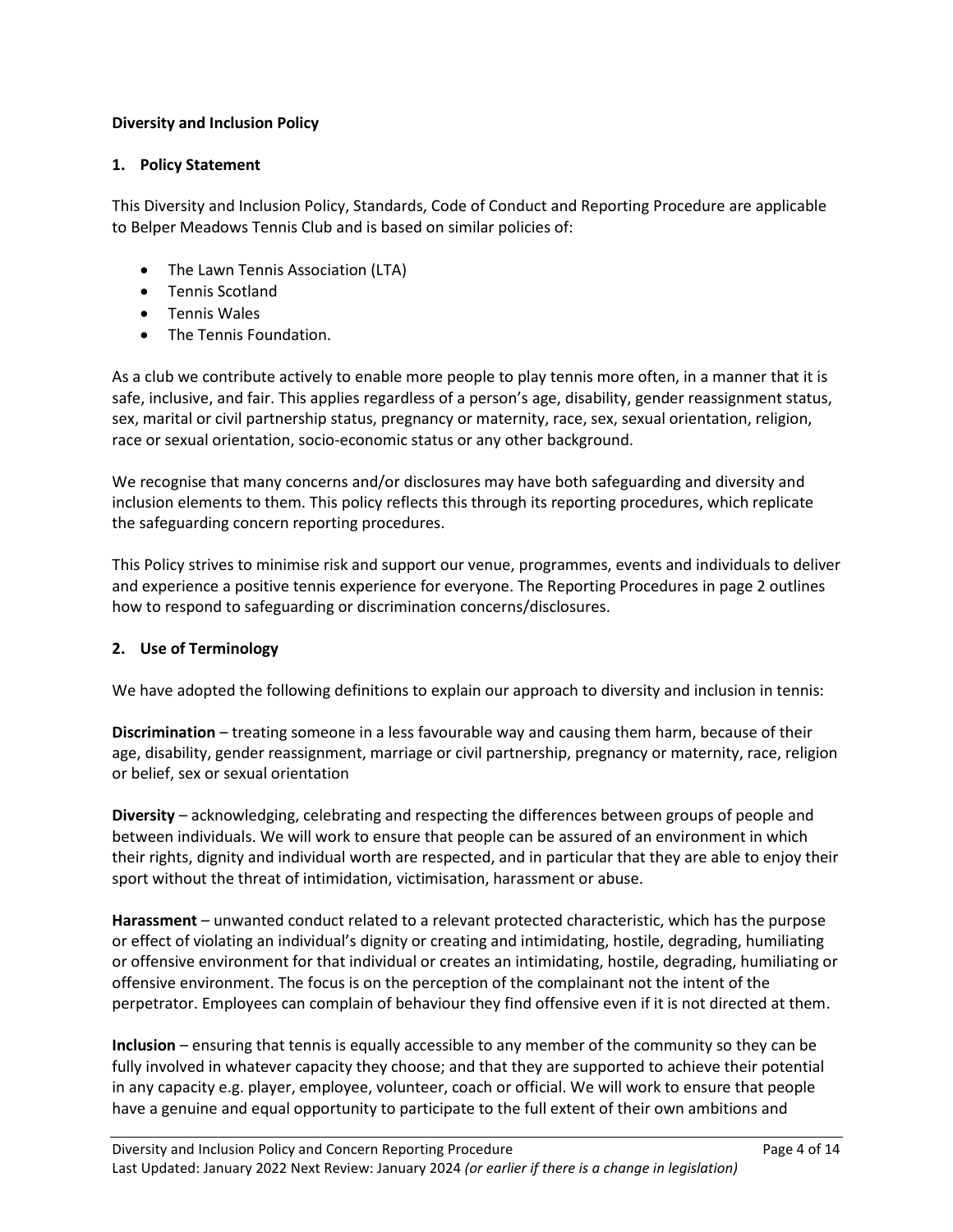abilities, that they feel respected and valued and are not singled out, with regard to their age, disability, gender reassignment status, sex, marital or civil partnership status, pregnancy or maternity, race, sex, sexual orientation, religion, race or sexual orientation, socio-economic status or any other background.

**Positive action** – Belper Meadows Tennis Club is committed to taking positive steps to counteract the effects of physical or cultural barriers – whether real or perceived – that restrict the opportunity for all sections of the community to participate equally and fully. We will ensure that we institute, support or contribute to appropriate measures or initiatives that enable access to tennis and participation in associated activities by people from any group that is under-represented in tennis or has difficulty accessing it and that they can do so with dignity or without being singled out.

(See Appendix A for full glossary of terms)

# **3. Scope**

Belper Meadows Tennis Club has direct safe and inclusive responsibility for:

- Staff, consultants, coaches and officials they employ;
- Volunteers, including board members and councillors they recruit;
- Venues they own;
- Events and programmes they run; and
- Ensuring all accreditation requirements are met by accredited coaches, officials and venues.

We recommend and support the development of good diversity and inclusion practice to:

- Accredited coaches, officials and venues;
- Players, parents and carers;
- Volunteers recruited by other organisations;
- Venues hired by or on our behalf
- Club Events.

This Policy is in line with national legislation (see appendix B for details of the relevant legislation) and applicable to our club, specifically to every person and place that we have direct safe and inclusive responsibility for.

### **4. Responsibility for implementation of the Diversity and Inclusion Policy**

### **Diversity and inclusion is everyone's responsibility: not responding to discriminatory or unacceptable language and behaviour is not an option.**

- The club's Committee and Chair have overall accountability for this Policy and Reporting Procedure, for being the strategic lead on diversity and inclusion and for ensuring compliance with the relevant legislation (see Appendix for details).
- The club's chair (Andy McKay) and Welfare Officer (Stephanie Hardwick) have overall responsibility for implementation of the policy.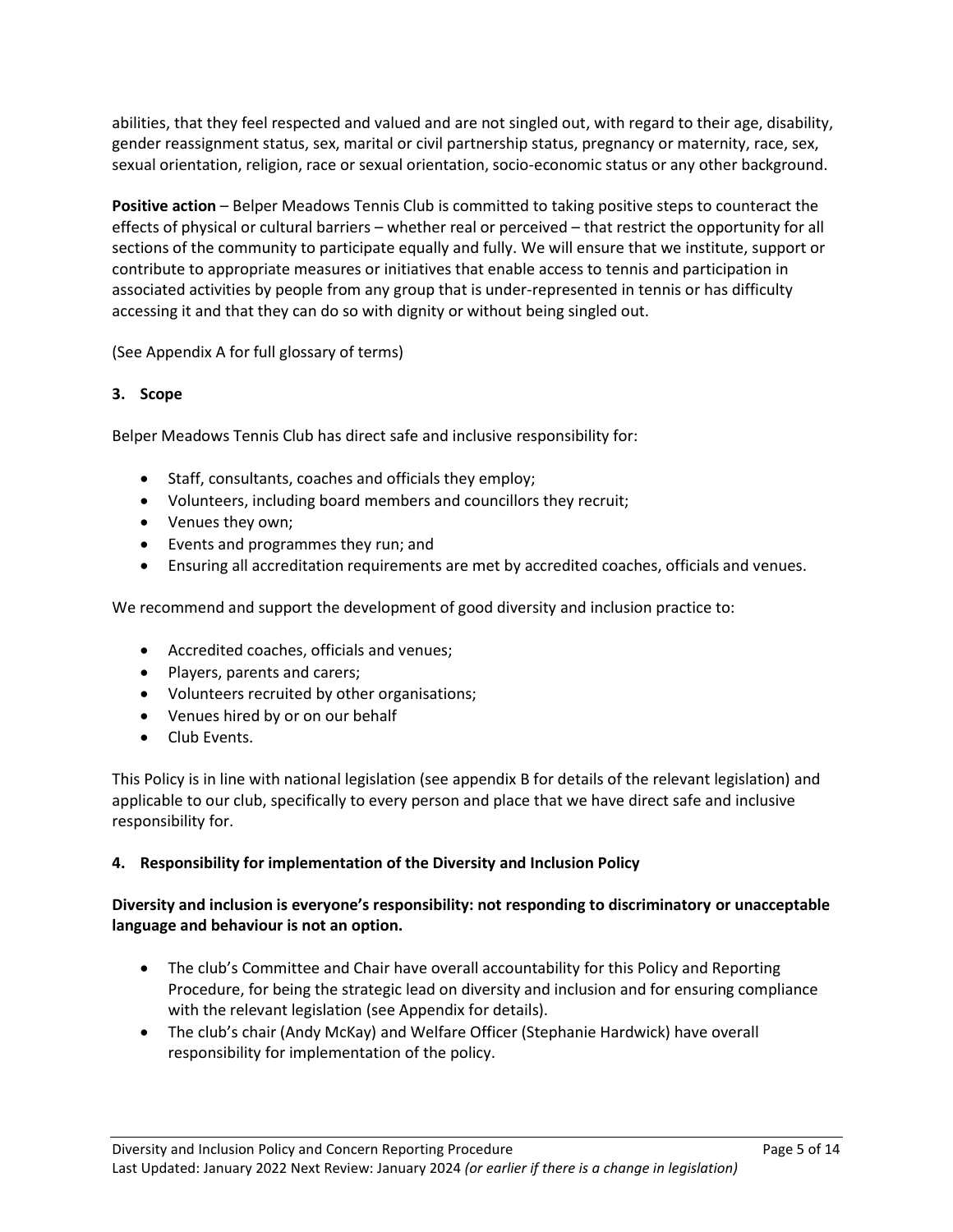- The Chair and Welfare Officer of the club are responsible for updating this Policy and Reporting Procedure in line with legislative and organisational developments; and develop a strategic and proactive approach to diversity and inclusion and respond to discrimination concerns.
- The Belper Meadows Tennis Club's Welfare Officer (Stephanie Hardwick) is responsible for supporting the club to identify where diversity and inclusion support is required; to implement safe and inclusive procedures; promote diversity and inclusion principles, including the Safeguarding and Reporting Procedure, to all the venues they manage, programmes, events and individuals including players, parents and carers.
- All staff, consultants, coaches, officials and volunteers involved in tennis are responsible for raising diversity and inclusion concerns with the club's Welfare Officer to start with; then the Safe and Inclusive Tennis team if applicable, as outlined in the Reporting Procedure.
- Players, parents and guardians are responsible for upholding the Code of Conduct and Reporting Procedure.
- The Belper Meadows Tennis Club is committed to:
	- $\circ$  formally adopt this policy,
	- $\circ$  take steps to ensure that our committee, members, participants and volunteers behave in accordance with the policy, including where appropriate taking disciplinary action under our constitution;
	- $\circ$  ensure that access to membership as well as access to participation is open and inclusive;
	- $\circ$  publish accurate information about the location and accessibility of our facilities; and
	- $\circ$  support measures and initiatives that British Tennis may institute or take part in to advance the aims of this policy as part of our commitment to our LTA membership.

Where there is a diversity and inclusion concern/disclosure:

• The individual who is told about, hears, or is made aware of the concern/disclosure is responsible for following the [Concern Reporting Procedure](#page-0-0) above

# **5. Breaches of the Diversity and Inclusion Policy, Standards, Code of Conduct and Reporting Procedure**

Where there are concerns that diversity and inclusion good practice has not been followed, all staff are encouraged to follow your club's whistleblowing policy; consultants, coaches, officials, volunteers and players are encouraged to: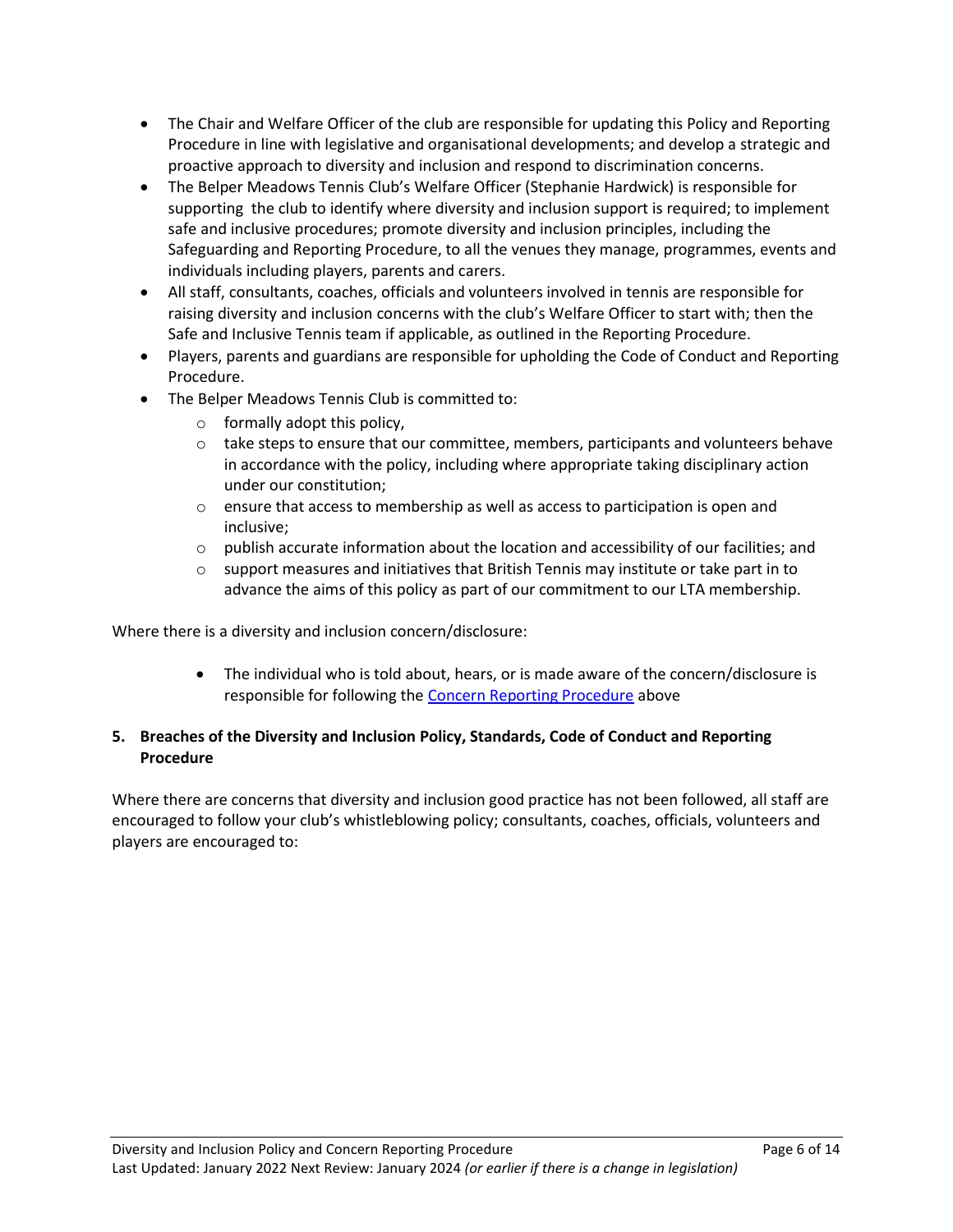1. Complain directly to the person or organisation and seek resolution. In the first instance, this can often resolve many disputes or concerns.

2. If required, you can contact the LTA Safeguarding Team: safeguarding@lta.org.uk - they can assist in liaising with the club and investigating the matter. Alternatively, the NSPCC Whistleblowing advice line: 0800 028 0285; help@nspcc.org.uk can be contacted.

3. Seek further advice from the Equality Advisory Support Service a call on 0808 800 0082. For further information their website is: http://www.equalityadvisoryservice.com/app/ask

If someone comes to you with a concern around discrimination, listen to their complaint, reassure them and advise them of the routes listed above (1-3).

Breaches of this Policy and/or failure to comply with the outlined responsibilities may result in the following by the LTA, Tennis Scotland, Tennis Wales and/or the Tennis Foundation:

- Venues Potential removal of LTA accreditation
- Staff disciplinary action leading to possible dismissal and legal action.
- Contracted consultants, officials and coaches termination of current and future roles within all four organisations and possible legal action.
- Recruited volunteers, including councillors and board members termination of current and future roles within all four organisations and possible legal action.

Actions taken by staff, consultants, volunteers, officials, coaches, venues, clubs and/or events outside of the LTA, Tennis Scotland, Tennis Wales and/or the Tennis Foundation that are seen to contradict this Policy may be considered a violation of this Policy.

Where an appeal is lodged in response to a safeguarding decision made by the LTA Safe and Inclusive Tennis Team and Safeguarding and Protection Committee and/or Licensing and Registration Committee, an independent appeal body such as Sport Resolutions may be used. Their decision is final.

#### **6. Related policies and guidance**

- 
- Anti-bullying Policy  **Privacy Policy**
- 

Secretary (Janet Brayley): Date: 11 January 22 Welfare Officer (Stephanie Hardwick): Date: 11 January 22

- [Safeguarding Policy](https://www.lta.org.uk/globalassets/about-lta/safeguarding/british-tennis-safeguarding-policy.pdf)  **Safeguarding Policy** Whistle-blowing Policy
	-
- Whistle-blowing Policy  **And others as may be identified from** time to time.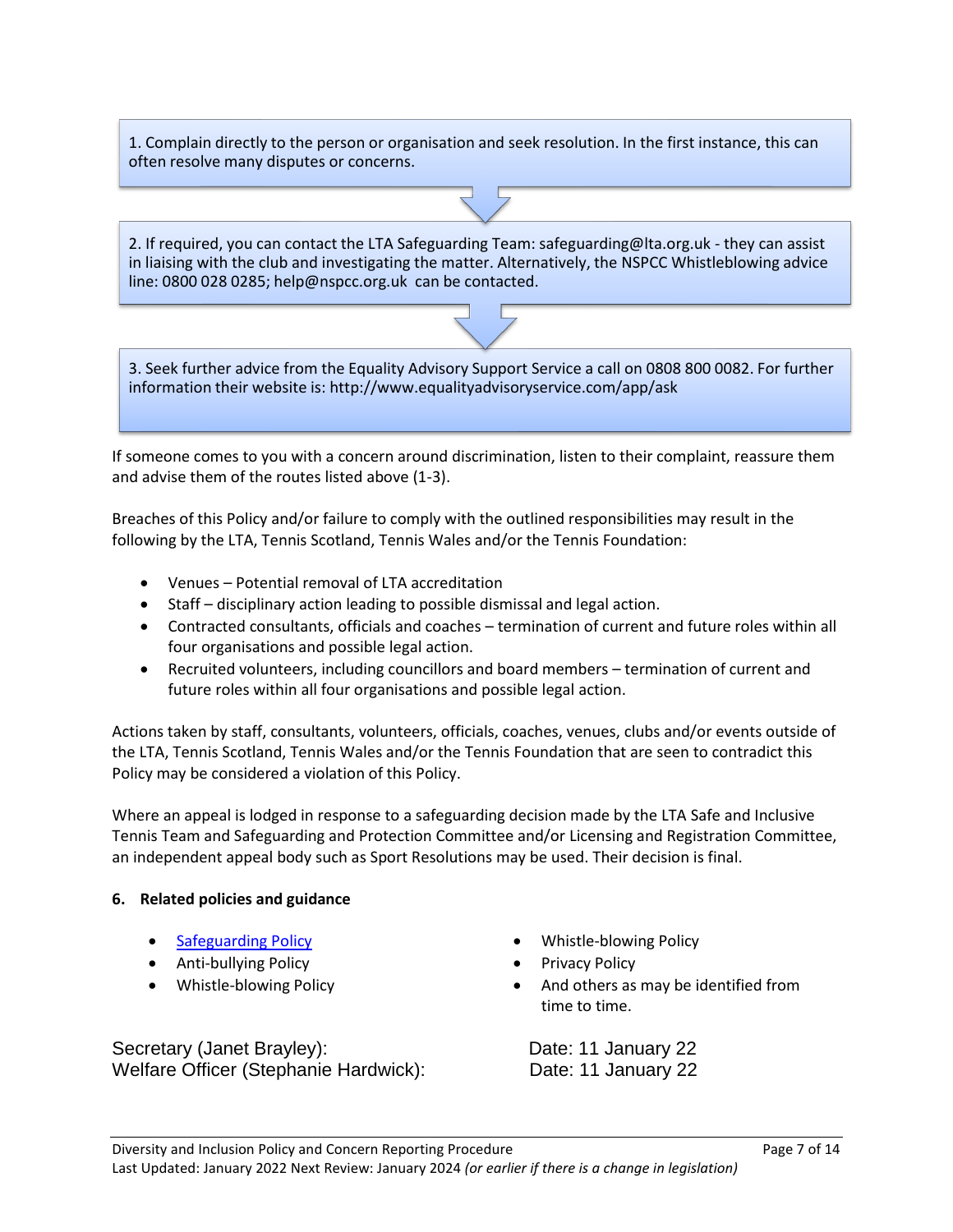# **Codes of Conduct**

#### **All members of staff and volunteers agree to:**

- Prioritise the well-being of all children and adults at risk at all times
- Treat all children and adults at risk fairly and with respect
- Be a positive role model. Act with integrity, even when no one is looking
- Help to create a safe and inclusive environment both on and off court
- Not allow any rough or dangerous behaviour, bullying or the use of bad or inappropriate language
- Report all allegations of abuse or poor practice to the club Welfare Officer
- Not use any sanctions that humiliate or harm a child or adult at risk
- Value and celebrate diversity and make all reasonable efforts to meet individual needs
- Keep clear boundaries between professional and personal life, including on social media
- Have the relevant consent from parents/carers, children and adults before taking or using photos and videos
- Refrain from making physical contact with children or adults unless it is necessary as part of an emergency or congratulatory (e.g. handshake / high five)
- Refrain from smoking and consuming alcohol during club activities or coaching sessions
- Ensure roles and responsibilities are clearly outlined and everyone has the required information and training
- Avoid being alone with a child or adult at risk unless there are exceptional circumstances
- Refrain from transporting children or adults at risk, unless this is required as part of a club activity (e.g. away match) and there is another adult in the vehicle
- Not abuse, neglect, harm or discriminate against anyone; or act in a way that may be interpreted as such
- Not have a relationship with anyone under 18 for whom they are coaching or responsible for
- Not to have a relationship with anyone over 18 whilst continuing to coach or be responsible for them

#### **All children agree to:**

- Be friendly, supportive and welcoming to other children and adults
- Play fairly and honestly
- Respect club staff, volunteers and Officials and accept their decisions
- Behave, respect and listen to your coach
- Take care of your equipment and club property
- Respect the rights, dignity and worth of all participants regardless of age, gender, ability, race, culture, religion or sexual identity
- Not use bad, inappropriate or racist language, including on social media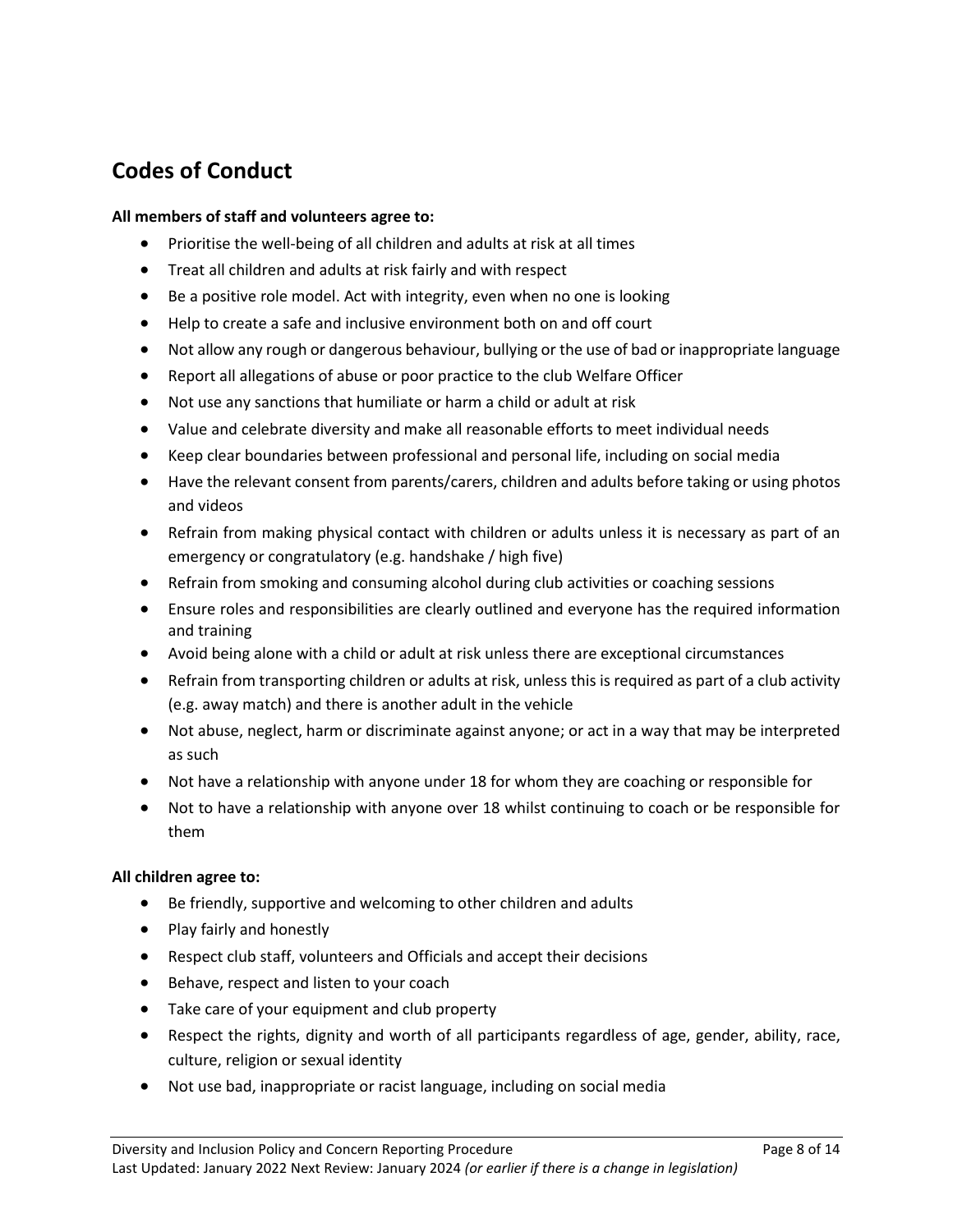- Not bully, intimidate or harass anyone, including on social media
- Not smoke, drink alcohol or drugs of any kind on club premises or whilst representing the club at competitions or events
- Talk to the club Welfare Officer about any concerns or worries they have about themselves or others

#### **All adults agree to:**

- Positively reinforce your child and show an interest in their tennis
- Use appropriate language at all times
- Be realistic and supportive
- Never ridicule or admonish a child for making a mistake or losing a match
- Treat all children, adults, volunteers, coaches, officials and members of staff with respect
- Behave responsibly at the venue; do not embarrass your child
- Accept the official's decisions and do not go on court or interfere with matches
- Encourage your child to play by the rules, and teach them that they can only do their best
- Deliver and collect your child punctually from the venue
- Ensure your child has appropriate clothing for the weather conditions
- Ensure that your child understands their code of conduct
- Adhere to your venue's safeguarding policy, diversity and inclusion policy, rules and regulations
- Provide emergency contact details and any relevant information about your child including medical history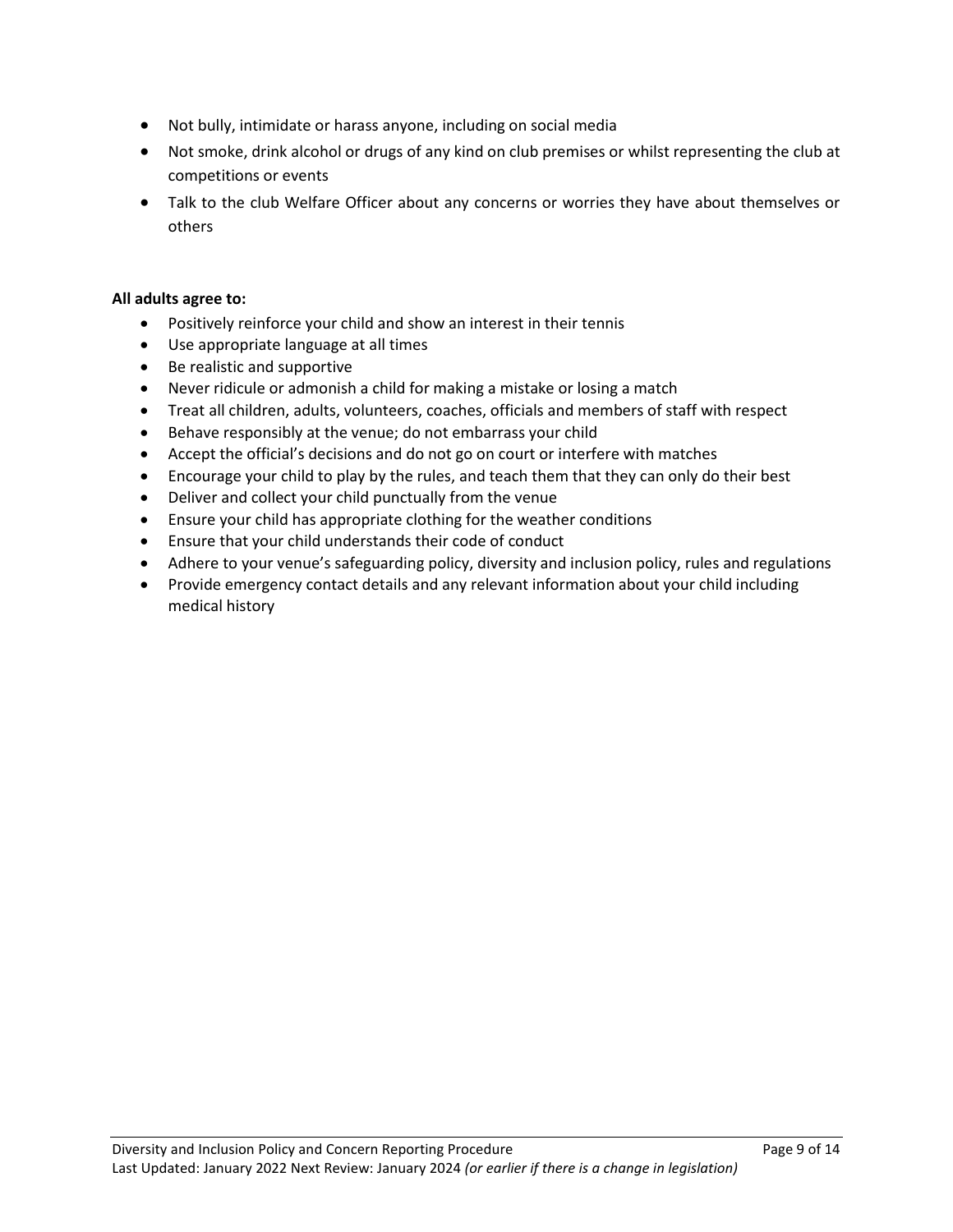#### **Appendix A:**

#### **Glossary of terms**

**Age:** This refers to a person belonging to a particular age group, which can mean people of the same age (e.g. 32-year old's) or range of ages (e.g. 18 - 30-year old's, or people over 50).

**Bisexual or Bi:** – refers to a person who has an emotional and/or sexual orientation towards more than one gender.

**Bullying:** can involve any form of physical, emotional, sexual or discriminatory abuse. It can also include cyber-bullying – using social media or mobile phones to perpetrate bullying.

**Direct discrimination:** treating someone less favourably than another person because of a protected characteristic.

**Disability:** A person having a physical or mental impairment that has a substantial and long-term adverse effect on that person's ability to carry out normal day-to-day activities.

**Discrimination:** treating someone in a less favourable way and causing them harm, because of their age, disability, gender reassignment, marriage or civil partnership, pregnancy or maternity, race, religion or belief, sex or sexual orientation.

**Discrimination by association:** discrimination against someone because they are associated with another person who possesses a protected characteristic.

**Discrimination by perception:** discrimination against someone because of the belief that someone possesses a protected characteristic.

**Diversity:** acknowledging and celebrating the differences between groups of people and between individuals**.**

**Equality**: treating everyone with fairness and respect and recognising and responding to the needs of individuals. Taking positive actions to address existing disadvantages and barriers affecting how people engage with and participate in tennis.

**Ethnicity**: the social group a person belongs to, and either identifies with or is identified with by others, as a result of a mix of cultural and other factors including language, diet, religion, ancestry and physical features traditionally associated with race. Ethnicity is essentially self-defined and may change over time.

**Gay**: refers to a man who has an emotional, romantic and/or sexual orientation towards men. Also, a generic term for lesbian and gay sexuality - some women define themselves as gay rather than lesbian.

**Gender identity: t**his is an individual's internal self-perception of their own gender. A person may identify as a man, as a woman, as neither man or woman (non-binary) or as androgyne/polygender.

**Gender reassignment**: The process of changing or transitioning from one gender to another.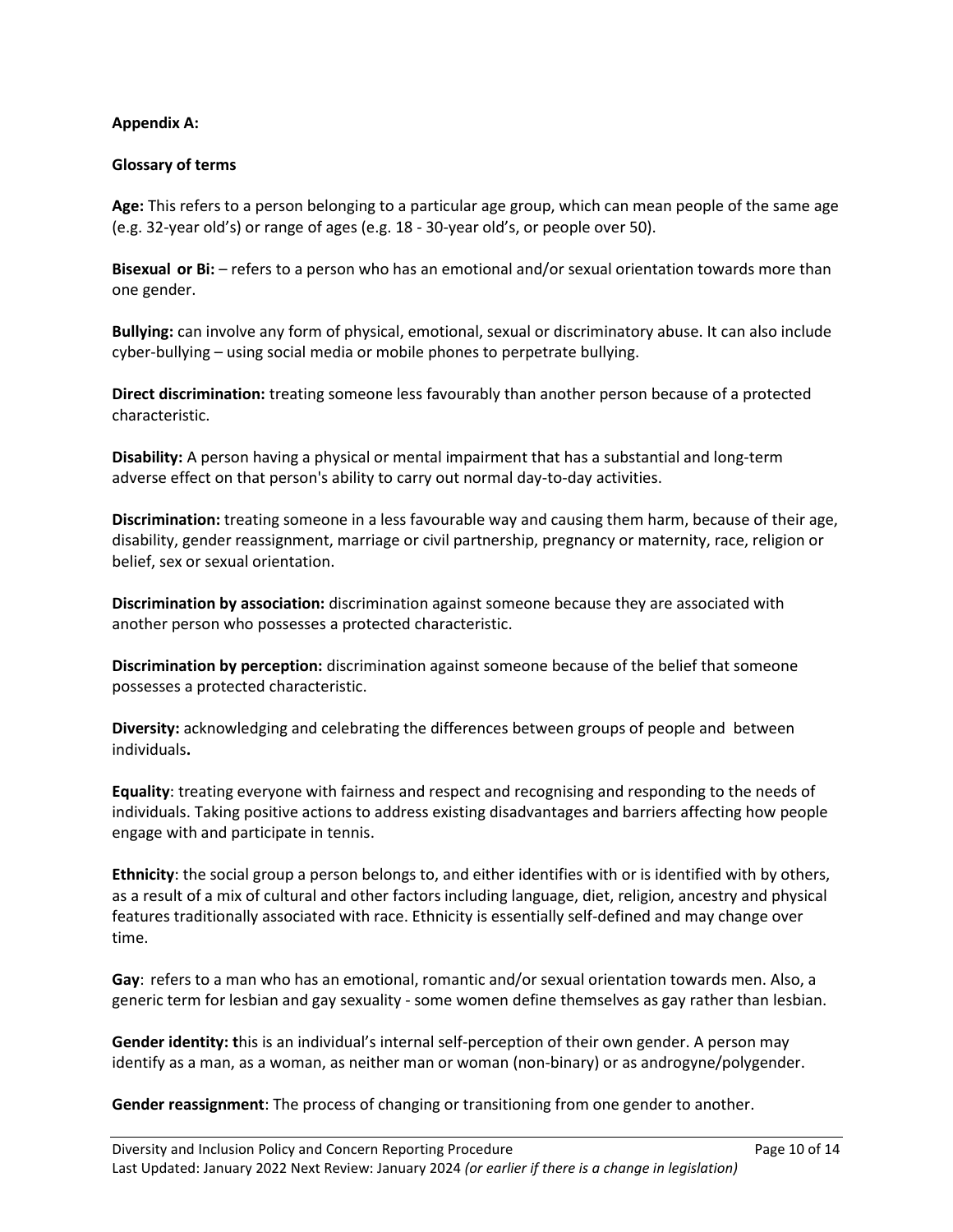**Harassment:** unwanted conduct related to a relevant protected characteristic, which has the purpose or effect of violating an individual's dignity or creating and intimidating, hostile, degrading, humiliating or offensive environment for that individual or creates an intimidating, hostile, degrading, humiliating or offensive environment. The focus is on the perception of the complainant not the intent of the perpetrator. Employees can complain of behaviour they find offensive even if it is not directed at them.

**Hate crime:** crime that is targeted at a person because of hostility or prejudice towards that person's disability, race or ethnicity, religion or belief, sexual orientation or transgender identity. This can be committed against a person or property.

**Homophobia**: the fear, unreasonable anger, intolerance or/and hatred toward homosexuality, lesbian gay and bisexual people whether that person is homosexual or not.

**Inclusive leadership** – leaders who are aware of their own biases and preferences, actively seek out and consider different views and perspectives to inform better decision-making. They see diverse talent as a source of competitive advantage and inspire diverse people to drive organisational and individual performance towards a shared vision.

**An Inclusive Leader** – is a role model exemplar of inclusive behaviour; listens to and seeks out the views of diverse people and takes account of these views, without bias, in the decisions they make; appreciates that a diverse group of people will generate more creative solutions to problems and encourages this; inspires people through a shared vision of future success and motivates them to deliver it; leverages difference for high performance and provides responsive excellence to customers', clients' and service users' needs; provides positive feedback to boost people's self-efficacy; puts effort into helping diverse people identify their talents and develop them for performance now and future advancement; communicates authentically and honestly in a way that inspires trust, loyalty and wellbeing.

**Inclusion:** recognising that people from different backgrounds may have difference needs and expectations and may experience barriers in trying to access tennis. An inclusive venue is one that takes steps to attract and engage with people from many different backgrounds and meet their needs so that everyone has a positive experience and has the opportunity to achieve their potential.

**Indirect discrimination:** a practice, policy or rule which applies to everyone in the same way, but that has a worse effect on some people than others.

**LGBTQ:** an acronym for Lesbian, Gay, Bisexual, Trans and Questioning.

**Lesbian**: a woman who has an emotional romantic and /or sexual orientation towards women.

**Monitoring equality**: refers to data collection and analysis to check if people with protected characteristics are participating and being treated equally. For example: monitoring of the number of people with a disability who play tennis at our venue.

**Non-binary** – an umbrella term for a person who does not identify as only male or only female, or who may identify as both.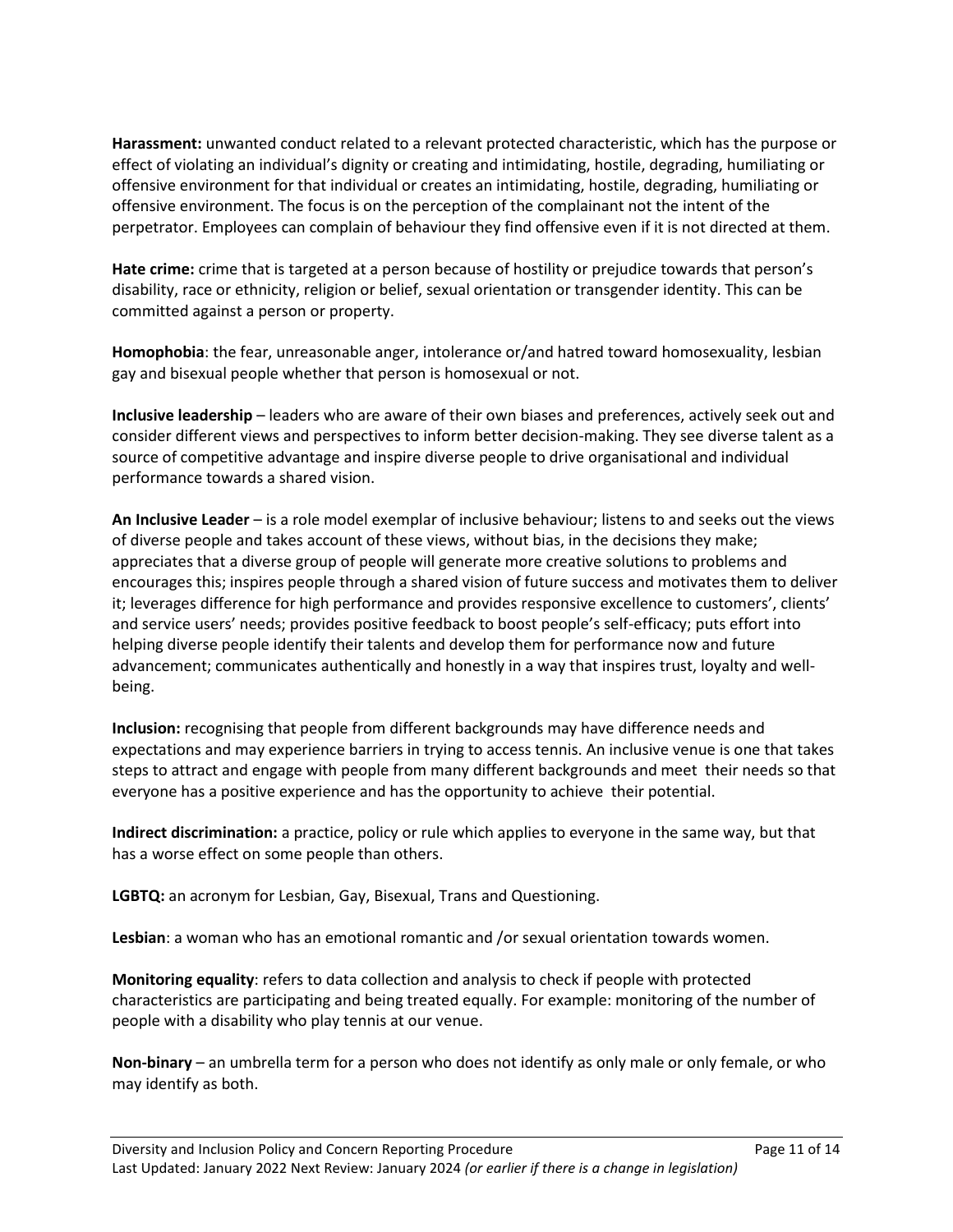**Positive action:** a range of lawful actions that seek to overcome or minimise disadvantages (for example in employment opportunities) that people who share a protected characteristic have experienced, or to meet their different needs.

**Pregnancy and maternity**: pregnancy is the condition of being pregnant or expecting a baby. Maternity refers to the period after the birth, and is linked to maternity leave in the employment context. In the non-work context, protection against maternity discrimination is for 26 weeks after giving birth, and this includes treating a woman unfavourably because she is breastfeeding.

**Questioning**: it refers to the process of exploring your own sexual orientation and/or gender identity.

**Race:** refers to the protected characteristic of race. It refers to a group of people defined by their race, colour, and nationality (including citizenship) ethnic or national origins.

**Radicalisation, extremism and terrorist behavior**: Radicalisation is the process by which a person comes to support terrorism and/or forms of extremism. Extremism is vocal or active opposition to fundamental British values, including democracy, the rule of law, individual liberty and mutual respect and tolerance of different faiths and beliefs. There is no single way to identify an individual who is likely to be susceptible to extremist ideology. The internet and the use of social media can be a major factor in the radicalisation of people.

**Reasonable adjustment**: What is considered reasonable will depend on all the circumstances of the case including the size of an organisation and its resources, what is practicable, the effectiveness of what is being proposed and the likely disruption that would be caused by taking the measure in question as well as the availability of financial assistance

**Religion or belief:** religion has the meaning usually given to it but belief includes religious and philosophical beliefs including lack of belief (e.g. atheism). Generally, a belief should affect your life choices or the way you live for it to be included in the definition.

**Sex:** refers to the biological makeup such as primary and secondary sexual characteristics, genes, and hormones. The legal sex is usually assigned at birth and has traditionally been understood as consisting of two mutually exclusive groups, namely men and women.

**Sexual orientation:** a person's emotional, romantic and/or sexual attraction to another person.

**Trans:** an umbrella term to describe people whose gender is not the same as, or does not sit comfortably with, the sex they were assigned at birth. Trans people may describe themselves using one or more of a wide variety of terms, including (but not limited to) transgender, cross dresser, non-binary, genderqueer (GQ).

**Transphobia**: the fear, unreasonable anger, dislike, intolerance or/and hatred toward trans people, whether that person has undergone gender reassignment or is perceived to have done that.

**Transsexual Person:** someone who has started the process of changing their gender identity is undergoing or has undergone gender reassignment.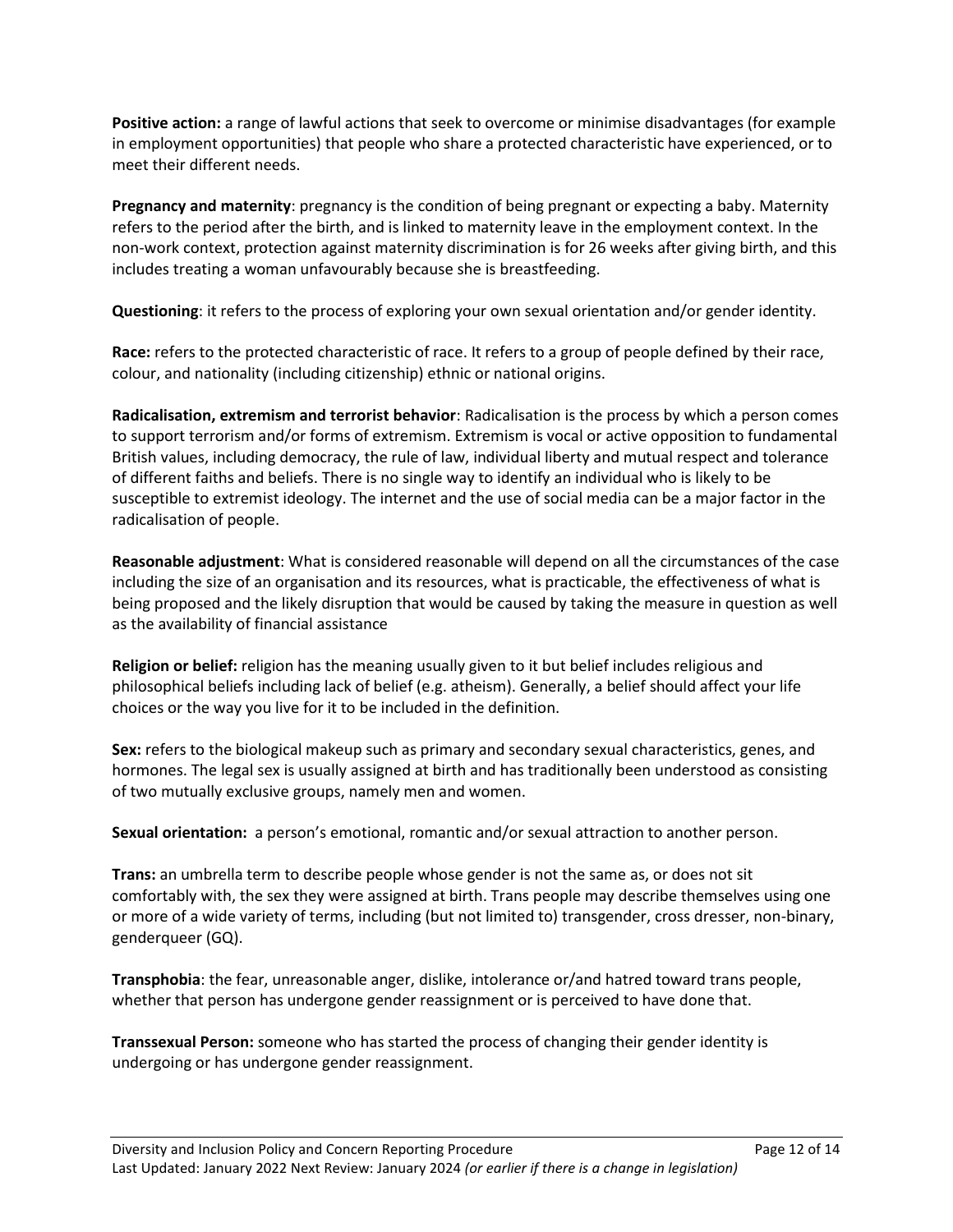**Unconscious bias or implicit bias:** this refers to a bias that we are unaware of, and which happens outside of our control. It is a bias that happens automatically and is triggered by our brain making quick judgments and assessments of people and situations, influenced by our background, cultural environment and personal experiences.

**Victimisation:** when someone is treated badly because they have made or supported a complaint or grievance.